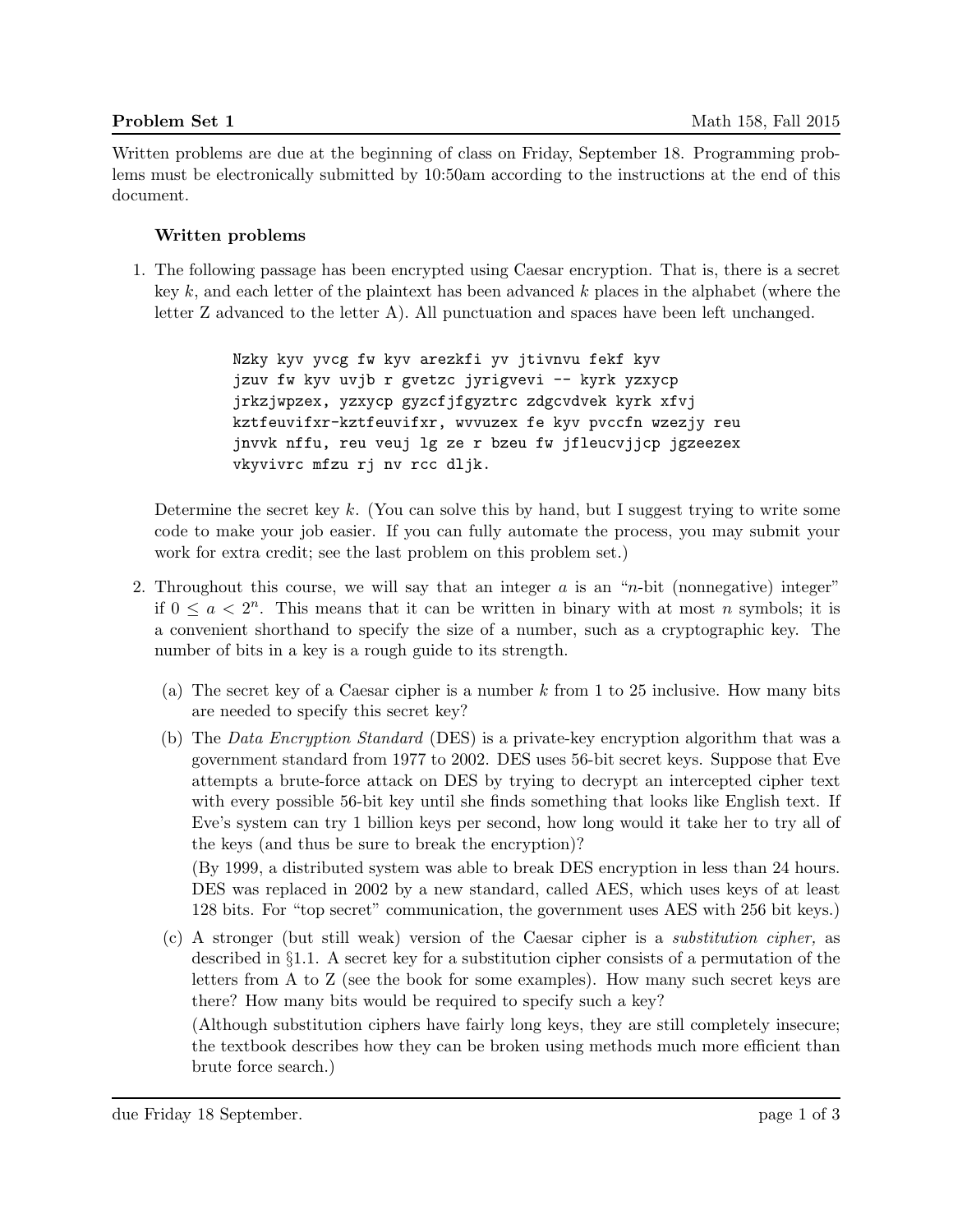- 3. Textbook exercise 1.9. (same in first edition). If you wish, you may complete problem 7 first and run your code to answer this question.
- 4. Textbook exercise 1.10 (same in first edition).
- 5. Textbook exercise 1.11 parts (a) and (b) (same in first edition).

# Programming problems

You do not need to submit anything written for the following problems. Instead, you will write your code (in a program language of your choice, although I recommend Python 2 for this course) and submit it online according to the instructions at the end of this document. Your program must be fast enough to finish the specified task in less than 10 seconds (this should not be an obstacle for this assignment, but will be important later).

6. Write a program which can factor a 16-bit integer into primes. More precisely, the program should take an integer n such that  $2 \leq n < 2^{16}$ , and print out the prime factors of n, in order, printing each prime the same number of times as it occurs in the factorization of  $n$ . For example, if the program reads "12", it should print "2 2 3."

(Later in the course, you will write programs that can factor integers much longer than 16 bits.)

7. Write a program which takes a list of 1024-bit positive integers (i.e. each integer a in the list satisfies  $1 \le a < 2^{1024}$  and prints their greatest common divisor.

Suggestion. First write a function to compute the greatest common divisor of two positive integers (we will discuss a classic, very efficient, algorithm for this in class), then figure out how to use this function to find the GCD of a longer list.

8. (Extra credit). Write a program which can solve problem 1 of this assignment automatically (i.e. decrypt a passage of English text encrypted with a Caesar cipher). (I am happy to provide hints for how to proceed).

# Programming problem submission instructions

We will use a platform called hackerrank in this course. The platform is designed for programming contests, so unfortunately for our purposes the site will refer to the problem sets as "contests," and to you as "competitors." The problem set is not a contest. However, the features of the platform are so well-suited to our needs that I hope you will forgive and ignore this vocabulary. Hackerrank does offer a "for schools" platform but I have chosen not to use it because it lacks several useful features.

- Create an account on the website hackerrank.com. Choose an anonymous-looking username for your account; all other members of the course will be able to view your scores and read the code you submit, so this will keep everyone anonymous. However, please email your username to me (pflueger@math.brown.edu) so that I will know who is who.
- Visit https://www.hackerrank.com/math158-pset-1 and enter the "contest." You will find the three problems listed above.